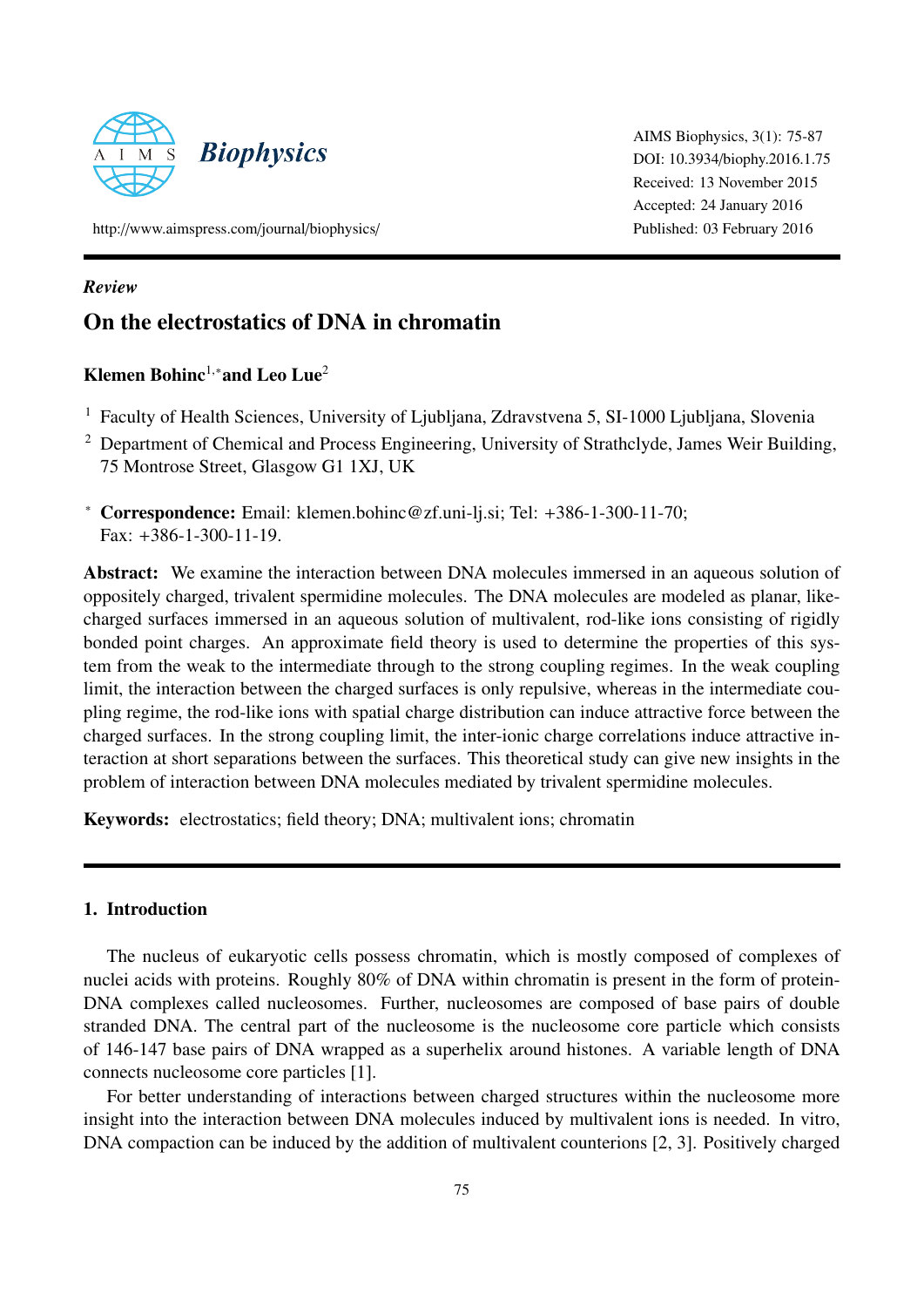colloidal particles [\[4,](#page-9-2) [6\]](#page-9-3) and zwitterionic lipids [\[7,](#page-9-4) [8\]](#page-9-5) form complexes with DNA.

In the absence of counterions, similarly charged macroions or molecules repel each other. The presence of multivalent counterions, however, can lead to an intuitively surprising effective attractive interaction between similarly charged particles in aqueous solution. Here we mention a few examples. The attraction can be mediated by the correlated motion of mobile multivalent ions in the aqueous solution [\[9\]](#page-9-6). Hexagonal arrays of double stranded (ds) DNA can be induced by the presence of polyamines and at least three-valent ions; some divalent ions, like manganese and cadmium, can even lead to the formation of DNA arrays [\[3\]](#page-9-1). Divalent diamin ions can induce aggregation of rod-like M13 viruses [\[10\]](#page-9-7). Divalent barium ions can mediate network formation in actin solutions [\[11\]](#page-9-8). Divalent ions can also induce adsorption of DNA onto zwitterionic lipid layers [\[12\]](#page-9-9). Multivalent ions with spatially distributed charges show a strong tendency to aggregate like-charged macroions. Here we mention positively charged colloids that condense DNA [\[6\]](#page-9-3) and DNA that induces attractive interaction between cationic lipid membranes [\[4\]](#page-9-2).

DNA condensation is related to the process of compacting DNA [\[3\]](#page-9-1), which is important to its function in gene regulation. Condensed DNA has extraordinary properties and has often been used as a model system in physics and biology [\[6\]](#page-9-3). In eucaryotic cells, DNA typically has a length of a few centimeters; after packing the size should be few microns in order to enter the nucleus. In dinoflagellates, we can distinguish liquid-crystalline chromosomal ordering [\[5\]](#page-9-10), fully being without or with a smaller complement of histone proteins. In other cases, DNA is organized in the cell nucleus with the help of histones. Here, the basic unit of DNA compaction is the nucleosome. In the nucleosome the double helix is wrapped around a histone octamer containing two copies of each of the histones H2A, H2B, H3 and H4.

DNA between nucleosomes can be bound by the linker histone H1. They facilitate the packaging of the beads on the string, with a size of around 10 nm. nucleosomal chain into a more condensed fiber. Its size is around 30nm. During cell division, chromatin is optimized to allow easy access of transcription factors to active genes. These genes are characterized by a less compact structure called euchromatin, and to facilitate protein access in very tightly packed regions (heterochromatin). In the process of cell division, chromatin compacts even further to form chromosomes, which come into contact with the large mechanical interaction that drag them into each of the two daughter cells [\[3\]](#page-9-1).

In many situations, the interactions between DNA complexes are dominated by electrostatic interactions. In addition, the relevant separation distances and the sizes of the mobile ions in solution are usually much smaller the dimensions of these complexes. Consequently, a popular simplified description of DNA molecules or complexes has been to treat them as uniformly charged surfaces, in order to gain insight into their behavior.

There are many theoretical studies on the interaction between charged surfaces. The classical Poisson-Boltzmann (PB) theory [\[13,](#page-9-11) [14\]](#page-9-12) predicts only repulsive interaction [\[9\]](#page-9-6). Hence, the attractive interaction must be caused by the effects beyond those captured by classical PB theory, such as charge-charge correlations [\[15,](#page-9-13) [16\]](#page-9-14). Indeed, accounting for inter-ionic correlations between multivalent counterions and charged surfaces leads to the possibility of attractive interaction between likecharged surfaces [\[17,](#page-9-15) [18\]](#page-9-16). The presence of an attractive interaction between two like-charged surfaces immersed in an aqueous solution composed of divalent ions in the limit of high surface charge density was first calculated by Monte-Carlo (MC) simulations of Guldbrand et al. [\[19\]](#page-9-17). After Guldbrand, more detailed MC simulations [\[15,](#page-9-13) [20,](#page-10-0) [21\]](#page-10-1) showed that attractive interactions between equally charged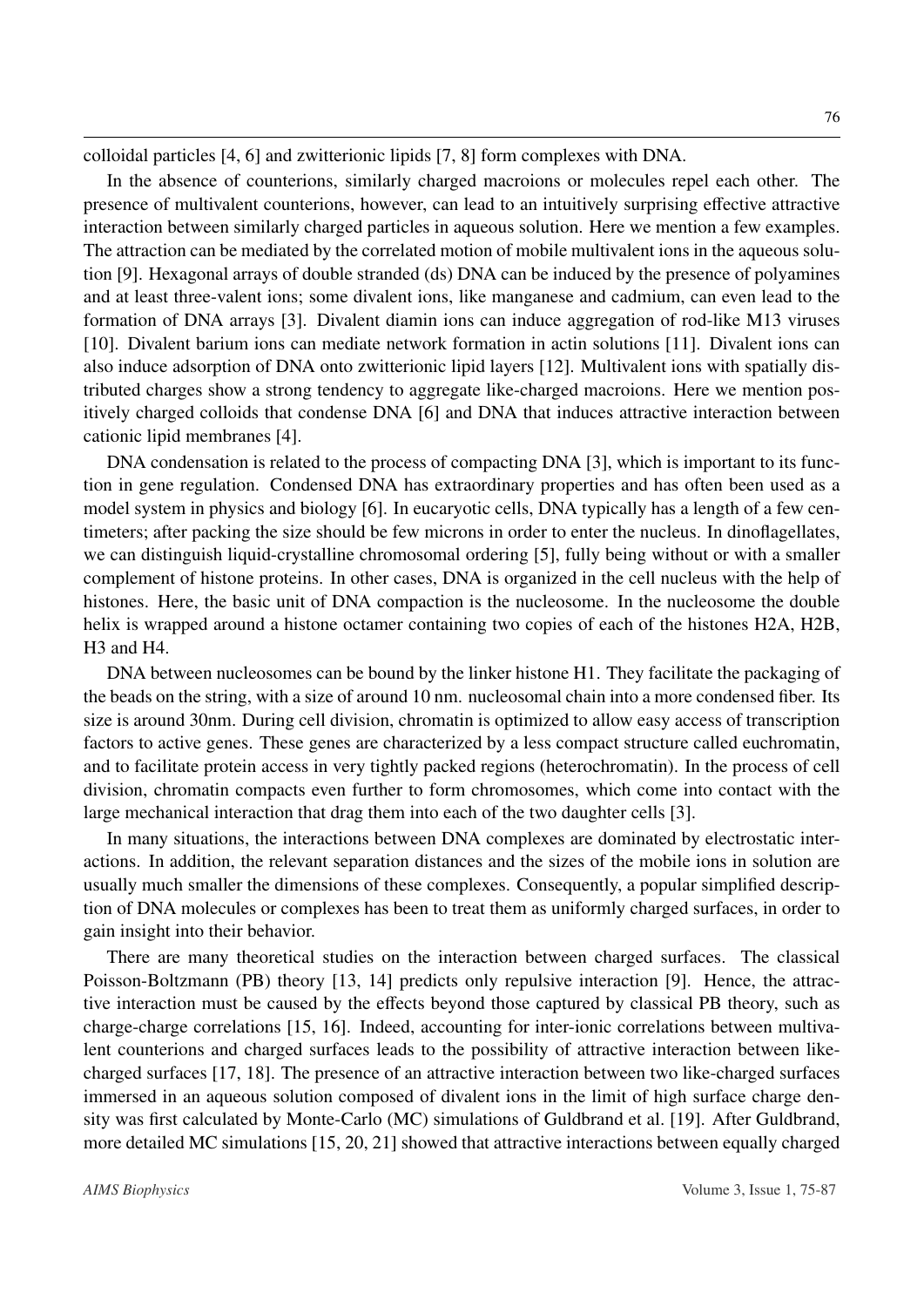surfaces may arise for high surface charge density, low temperature, low relative permittivity and multivalent counterions.

While mean-field theories are able to describe the interaction between weakly charged surfaces, they breakdown as the surface charge densities increase. The mean field approximation can be systematically improved by including fluctuations around the saddle point. Coalson and Duncan utilized a lattice field theory approach to calculate the first order corrections to the mean-field approximation for the free energy of a system of fixed charged macroions surrounded by mobile ions [\[22\]](#page-10-2). The lattice field theory approach was later generalized to include the finite size of the simple mobile ions [\[23\]](#page-10-3), mobile dipoles and charged polymer chains [\[24,](#page-10-4) [25\]](#page-10-5).

Rather than being point-like, ions usually have an internal structure with individually separated charges and additional internal degrees of freedom. Examples include polyamines (e.g., diamines, spermidines, spermines), which can be described as rod-like ions composed of individual point charges that are spatially well separated from each other. Many biologically important ligands can be considered as rod-like particles with two individual point-charges separated by a fixed distance. The rod-like approximation could be relevant not only for small counterions, but also, as a first-order approximation to proteins that bridge between DNA molecules, (e.g. H-NS and HU in bacteria), although these interactions are at least partially sequence-specific (Navarre et al., 2006 [\[26\]](#page-10-6)). The separation between the individual charges are, in general, not small compared with the electrostatic screening length typically in solution.

Bohinc et al. [\[27,](#page-10-7) [28,](#page-10-8) [29,](#page-10-9) [30\]](#page-10-10) showed that intra-ionic correlations induced by the bonds within a particular rod-like ion are enough to change repulsive into attractive interactions between like-charged surfaces. The minimum of the free energy appears when the rod-like ions are oriented perpendicularly to the like-charged surfaces, thus connecting them [\[31\]](#page-10-11). The rod-like ions bridge the two surfaces, resulting in the attraction [\[3\]](#page-9-1). These theoretical predictions were confirmed by Monte Carlo simulations [\[32,](#page-10-12) [28,](#page-10-8) [30,](#page-10-10) [33\]](#page-10-13). These systems was later examined in the intermediate and strong coupling regimes, where the interionic correlations between the charges alone can lead to an attraction between the like-charged surfaces [\[34\]](#page-10-14). The theory was generalized to systems with polydisperse rod lengths and arbitrary charge distributions along the rods [\[35,](#page-10-15) [36\]](#page-10-16). The addition of monovalent point-like salt ions can turn the attraction between the plates to a repulsive interaction due to screening [\[30\]](#page-10-10). The hydration shell around the ions with spatially extended charge was introduced. The first attempt has been made by introducing spheroidal ions with two charges embedded in a spherical structure [\[37,](#page-10-17) [38\]](#page-11-0). The model has been extended to ions with a smooth charge distribution on the spherical surface [\[39\]](#page-11-1) and to uranyl ions [\[40\]](#page-11-2).

In the past, many experimental studies on DNA were made. In the 1970s, the first in vitro experiments were performed [\[41,](#page-11-3) [42\]](#page-11-4). In the experiments, DNA is compacted by adding different condensing agents, which simple inorganic ions or large macromolecules. DNA compaction is an important model systems to elucidate DNA's function in vivo and also to achieve controlled drug delivery in gene therapy. In the last 45 years of experiments, DNA condensation has been studied using a wide variety of different methods, such as sedimentation [\[43\]](#page-11-5), light scattering [\[44\]](#page-11-6), viscometry [\[45,](#page-11-7) [46\]](#page-11-8), osmotic equilibrium [\[47,](#page-11-9) [48\]](#page-11-10), IR, UV and Raman spectroscopy [\[49\]](#page-11-11), electron microscopy [\[50\]](#page-11-12), and atomic force microscopy [\[51\]](#page-11-13). More recently, capillary electrophoresis techniques [\[52\]](#page-11-14) and single-molecule optical and magnetic tweezers [\[53,](#page-11-15) [54,](#page-11-16) [55,](#page-11-17) [56\]](#page-12-0) have been used.

In this review, we examine the interaction between two like-charged macromolecules (e.g., DNAs)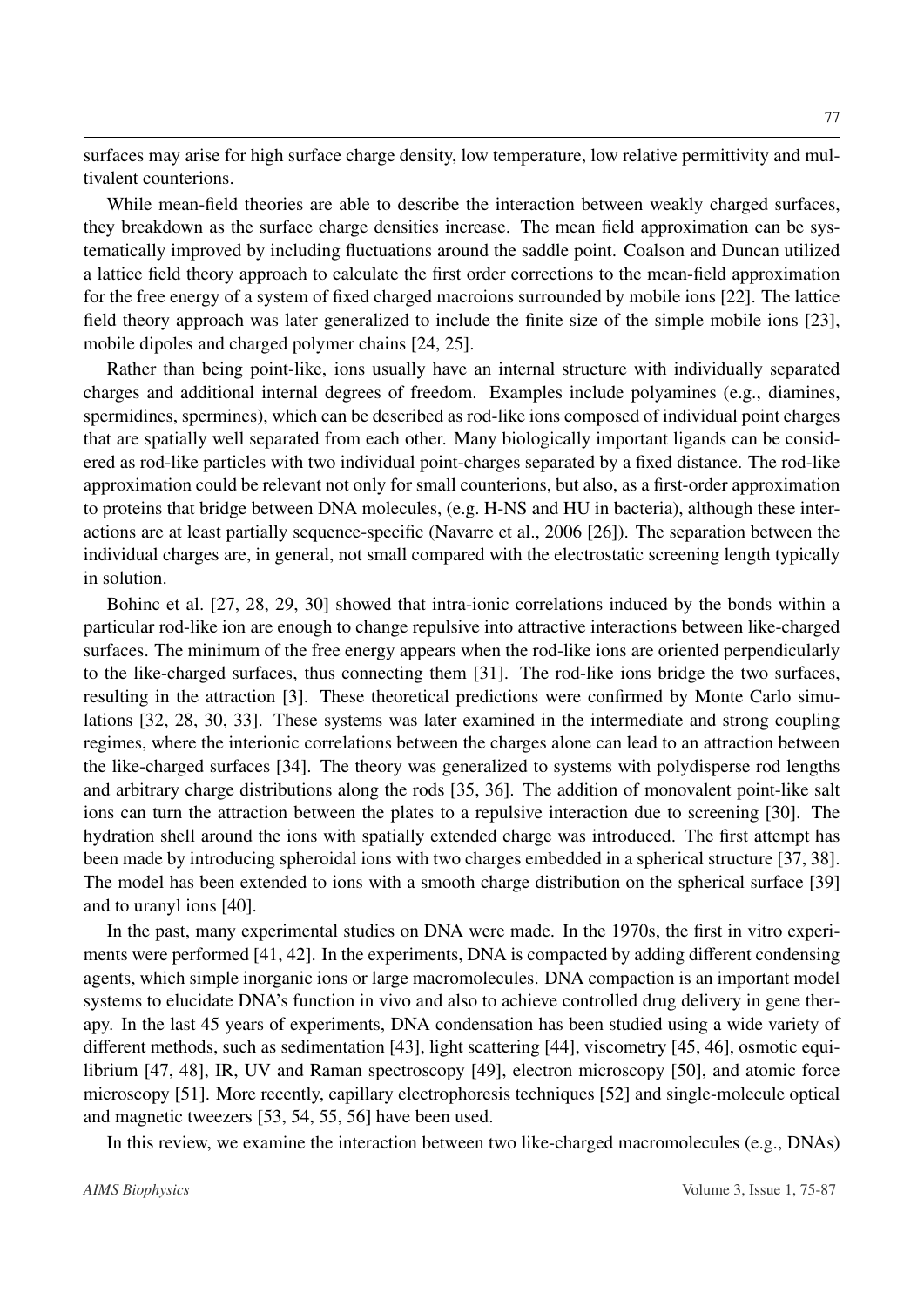represented by charged planar surfaces embedded in a solution of trivalent rod-like ions (e.g., spermidine molecules). The only interactions between the rod-like counterions are the electrostatic interactions. We consider the conditions for attractive interactions mediated by multivalent rod-like ions and examine the appearance of attractive interactions between like-charged surfaces due to the internal structure of multivalent ions, as well as to the correlations between different ions. The description is based on a general field theoretic method, modified to include ions with a spatially distributed charge confined between large, highly charged macroions in a planar geometry.

#### 2. Theory

We simplify our system (Fig. [1\)](#page-4-0) to two infinitely large planar surfaces separated by a distance *D*. The plates have a surface charge density  $\Sigma$  and are embedded in an aqueous solution of rod-like ions. The ions consist of three linearly bonded point charges of magnitude *q*. Ions often dissociate and become mobile in water, due to its high dielectric constant,  $\epsilon \approx 78$ , which reduces charge-countercharge attraction, thus favoring the entropic gain that comes with the dissociation process. The competition between electrostatic and thermal energy can be expressed in terms of the Bjerrum length  $l_B = q^2/(\epsilon k_B T)$ ,<br>the distance at which two jons of charge *a* have an interaction energy of  $k_T T$  where  $k_T$  is Boltzmann the distance at which two ions of charge *q* have an interaction energy of  $k_B T$ , where  $k_B$  is Boltzmann constant, and *T* is the absolute temperature. In water at room temperature, the Bjerrum length between monovalent ions is 0.7 nm. In addition to the Bjerrum length, a second length scale is the Gouy-Chapman length  $\mu = q/(2\pi l_B \Sigma)$ . This length characterizes the distance at which the counterion-wall interaction energy equals the thermal energy of the counterion. The Gouy-Chapman length characterizes the thickness of the counterion layer around a charged wall. The third scale length is the distance *D* between the plates. A key parameter that governs the physics of the system is the coupling parameter [\[16,](#page-9-14) [15\]](#page-9-13)

$$
\Xi = \frac{l_B}{\mu},\tag{1}
$$

which is the ratio of the Bjerrum and Gouy-Chapman lengths. Roughly expressed, the coupling parameter compares the strength of the interaction between counterions and the interaction between a counterion and a charged surface. In this sense, it quantifies the strength of the electrostatic interactions. Small values of Ξ define the weak coupling regime [\[57\]](#page-12-1), where the mean-field theory is valid. Large values of  $\Xi$  define the strong coupling regime, where charges at the surface are strongly correlated.

The only interaction between the charges in the system are the electrostatic; excluded volume and other specific interactions are neglected. The electrostatic interaction energy *E* can be expressed as

<span id="page-3-0"></span>
$$
E = \frac{1}{2} \int d\mathbf{r} d\mathbf{r}' Q(\mathbf{r}) G(\mathbf{r}, \mathbf{r}') Q(\mathbf{r}') - \sum_{k=1}^{N} e^{s\mathbf{e}} (\mathbf{R}_k, \hat{\mathbf{n}}_k)
$$
(2)

where  $G(\mathbf{r}, \mathbf{r}') = \epsilon^{-1} |\mathbf{r} - \mathbf{r}'|^{-1}$  is the Green's function of the Poisson equation, which relates how the electric potential proposates from a unit point charge in the system. The charge density  $O(\mathbf{r})$  includ | electric potential propagates from a unit point charge in the system. The charge density  $Q(\mathbf{r})$  includes fixed charge densities, such as those on both surfaces, and mobile charges, such as the counterions charges. The final term in Eq. [\(2\)](#page-3-0) is the self-energy of the dimer  $e^{se}$ , which is the interaction energy of the charges with the electric field generated by its own charges;  $\mathbf{R}_k$  is the position of trimer  $k$ , and  $\hat{\mathbf{n}}_k$ .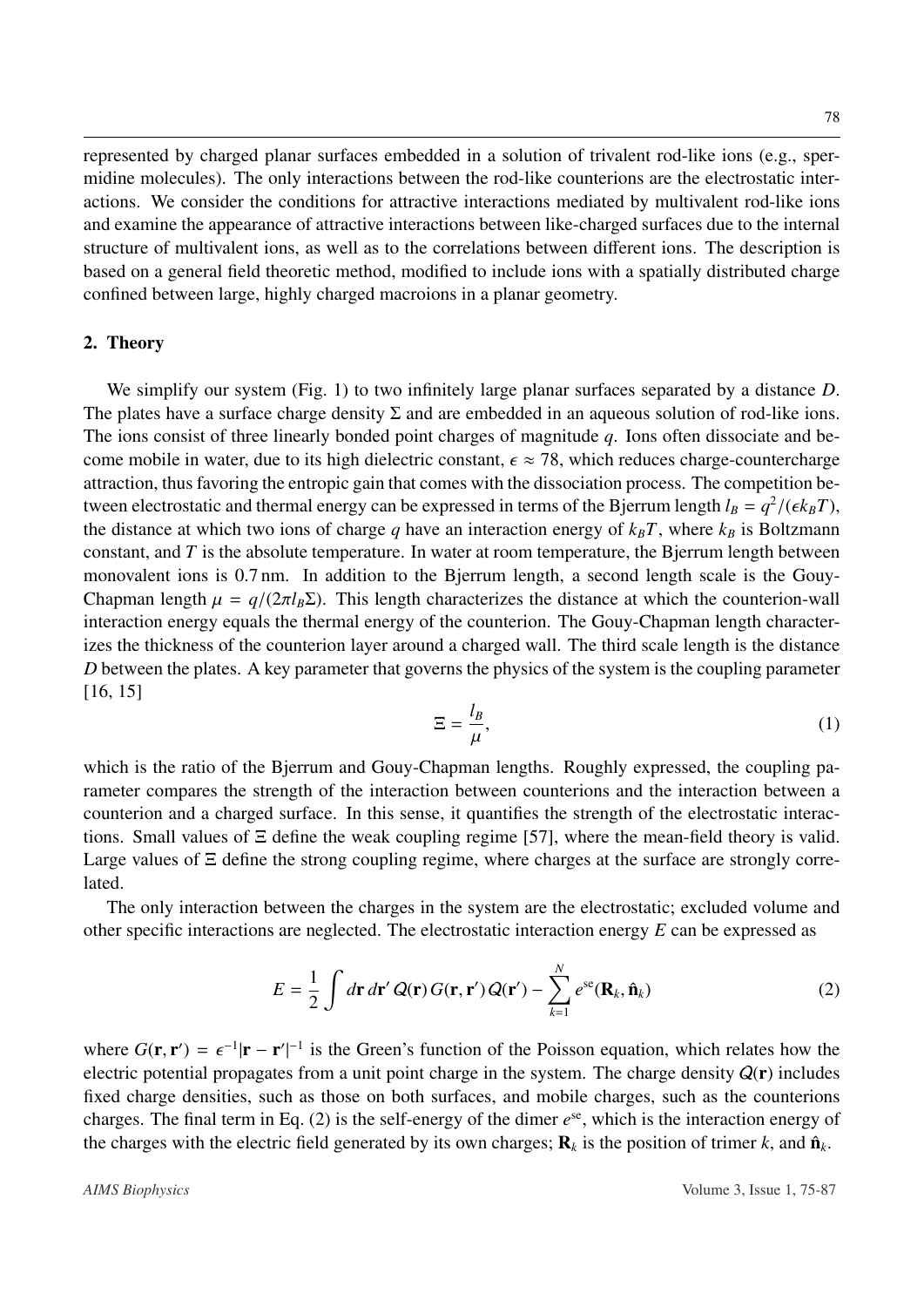<span id="page-4-0"></span>

Figure 1. A schematic illustration of two like charged planar macroions embedded in a solution of trivalent rod-like counterions (A) or three-valent point-like counterions (B).

The grand canonical partition function of the system is given an integral over all possible counterion positions and orientations. Using Hubbard-Stratonovich transformation, this integral can be written in terms of a fluctuating field  $\varphi$ , which is related to the electrostatic potential. The integration over the coordinates of the ions is replaced by a functional integral over all possible shapes of the electrostatic potential. This is possible because there is, up to a gauge degree of freedom, a one-to-one correspondence between charge distributions and electrostatic potential. The grand canonical partition function is given by

$$
Z_G = \frac{1}{\sqrt{\det G^{-1}}} \int \mathcal{D}\varphi(\cdot) e^{-\beta H[\varphi]/\Xi},\tag{3}
$$

where the Hamiltonian *H* is

$$
H[\varphi] = \frac{1}{2} \int d\mathbf{r} d\mathbf{r}' \varphi(\mathbf{r}) G^{-1}(\mathbf{r}, \mathbf{r}') \varphi(\mathbf{r}') + \int d\mathbf{r} \Sigma(\mathbf{r}) i \varphi(\mathbf{r}) - \frac{\lambda}{\beta} \int d\mathbf{r} e^{-\beta q i \varphi(\mathbf{r})}, \tag{4}
$$

where  $\lambda$  is the fugacity of the mobile ions. In the last step, all the quantities were transformed into dimensionless form dimensionless form.

The *weak-coupling limit* occurs for low counterion valency and small surface charge density and corresponds to the case where the coupling parameter  $\Xi \ll 1$ . The prefactor in front of the fieldtheoretic action  $E[\varphi]$  in the exponent of the grand-canonical partition function is large. Consequently, the contribution of fluctuations of  $\varphi$  around the saddle point value is not signficant in the weak coupling limit. The functional integral is dominated by the integrand evaluated at the saddle point  $\varphi_0$ , which is determined by the equation:

$$
\left. \frac{\delta E[\varphi]}{\delta \varphi(\mathbf{r})} \right|_{\varphi_0} = 0. \tag{5}
$$

*AIMS Biophysics* Volume 3, Issue 1, 75-87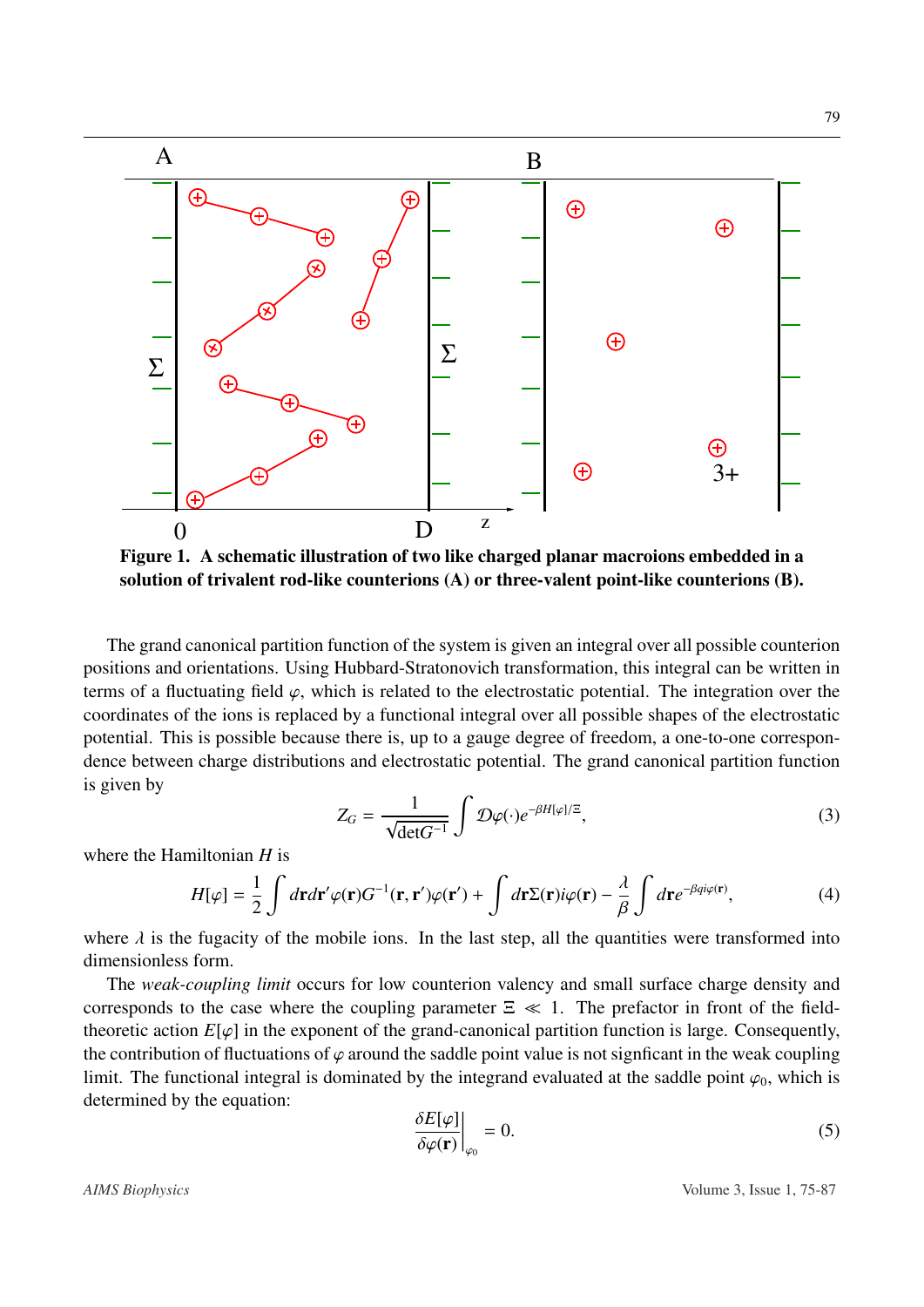The result is the standard Poisson-Boltzmann theory

$$
-\frac{\epsilon}{4\pi}\nabla^2\phi(\mathbf{r}) = q\,\lambda\,e^{-\beta q\phi(\mathbf{r})}.\tag{6}
$$

where  $\phi(\mathbf{r}) = i\varphi_0(\mathbf{r})$  is the mean electrostatic potential in the system.

The *strong coupling limit* corresponds to the case where the coupling parameter  $\Xi \to \infty$ , and, therefore, the prefactor in front of the field-theoretic action  $E[\varphi]$  in the exponent of the grand-canonical partition function is small. We make a perturbation expansion of the partition function in the fugacity  $\lambda$ . In this case, the ion density is given to first order by

$$
\varrho(\mathbf{r}) = \lambda \, e^{-\beta W_s(\mathbf{r}) - \beta W_{0c}(\mathbf{r})} \tag{7}
$$

where the counterion self-energy is  $W_s(\mathbf{r}) = \frac{1}{2}$  $\frac{1}{2}q^2G(\mathbf{r}, \mathbf{r})$ , and the wall-counterion interaction is  $W_{0c}(\mathbf{r}) =$ <br>ty is denoted by  $\alpha(\mathbf{r}')$ . In the case of two planar charged  $q \int d\mathbf{r}' G(\mathbf{r}, \mathbf{r}') \rho_0(\mathbf{r}')$ . The fixed charge density is denoted by  $\rho_0(\mathbf{r}')$ . In the case of two planar charged<br>surfaces located at  $z = 0$  and  $z = D$  the fixed charge density becomes  $\rho_0(\mathbf{r}') = \sum [\delta(z) + \delta(z - D)]$  surfaces located at *z* = 0 and *z* = *D* the fixed charge density becomes  $\rho_0(\mathbf{r}') = \Sigma[\delta(z) + \delta(z - D)]$ , where  $\delta(z)$  is the delta function  $\delta(z)$  is the delta function.

In order to treat systems at intermediate couplings, we divide the the field  $\varphi$  into short wavelength and long wavelength contributions. The functional integration is over the long wavelength field is evaluated using the mean field approximation, and the functional integration over the short wavelength field is approximated using a cumulant expansion. The length scale used to distinguish between short and long wavelength fields is chosen so as to make the free energy of the system stationary to first order. The resulting theory reduces to a modified Poisson-Boltzmann theory at weak electrostatic couplings and is accurate from the weak coupling limit through the intermediate coupling regime to the strong coupling limit. Details are described in Refs. [\[34\]](#page-10-14).

#### 3. Results and Discussion

We present results for the system of trivalent rod-like counterions or trivalent point-like counterions between two like-charged surfaces (see Figs. [1A](#page-4-0) and B). The length of rod-like counterions is 1 nm, with two elementary charges located at each end of the rod and one elementary charge located at its center. The Bjerrum length is 0.7 nm, because the system is immersed in water. The following description is based on numerical solutions of integro-differential equations equations presented in the previous section.

In Fig. [2,](#page-6-0) the equilibrium distance between two like-charged surfaces as a function of surface charge density  $\Sigma$  is shown. The curves corresponds to the conditions at which the pressure between the plates is zero and separate regions where the interaction between the plates is attractive from where it is repulsive. The solid red line corresponds to the case with rod-like trivalent counterions, and the dashed black line corresponds to point trivalent counterions.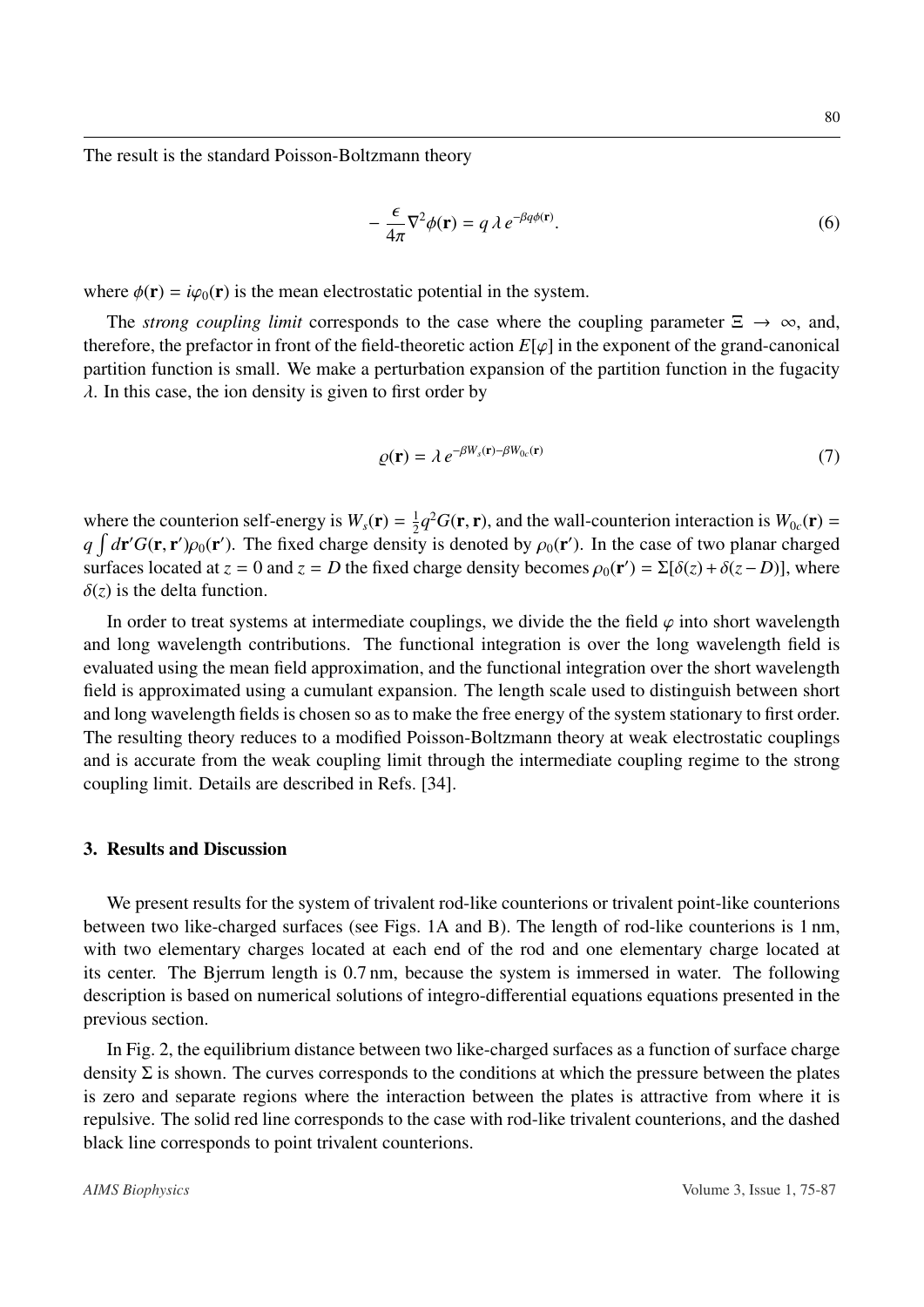<span id="page-6-0"></span>

Figure 2. The regions of attractive and repulsive interaction between like charged surfaces. Equilibrium plate separation  $D_{\text{equil}}$  as a function of the surface charge density for trivalent rod-like counterions (red line) and for trivalent point-like ions (black line). Figure adapted from Ref. [\[36\]](#page-10-16).

We find that the attraction occurs at larger distances as the surface charge densities of the plates becomes smaller [\[36,](#page-10-16) [58\]](#page-12-2). Increasing the length of the counterions deecreases the region of attraction. For the rod-like counterion, there is a cusp in the equilibrium curve at a plate separation of about 1 nm and a plate surface charge density of  $0.08 \text{ C m}^{-2}$ . This separates the region of attraction into roughly two area. The region above and to the left of this point corresponds to a bridge mechanism inducing the attraction, where the counterion "connects" the two plates. The region below and to the right of this point corresponds to interionic correlations inducing the attraction.

The pressure as a function of the plate separation is shown in Fig. [3.](#page-7-0) For a surface charge density  $\Sigma = 0.01 \text{ C m}^{-2}$ , the interaction between the plates is entirely repulsive, but for  $\Sigma = 0.1 \text{ C m}^{-2}$ , and attractive interaction between the plates is observed. For small surface charge densities, only repulsive attractive interaction between the plates is observed. For small surface charge densities, only repulsive interactions between like charged plates are observed. If the surface charge density or the valency is increased, then an attractive interaction between the plates is obtained. The increased valency decreases the equilibrium distance between the surfaces. The zeroes in the pressure correspond to the extremum (minimum or maximum) in the interaction free energy between. The zero pressure at the separations equal to the length of rods can be associated with the bridging of the rod like particles. The zero in the pressure located at shorter separations is associated with the attraction between plates in the intermediate / strong coupling regime, where the ions are adsorbed to the charged surfaces. The increased valency can switch the bridging to the attractive interactions at short distances between the plates.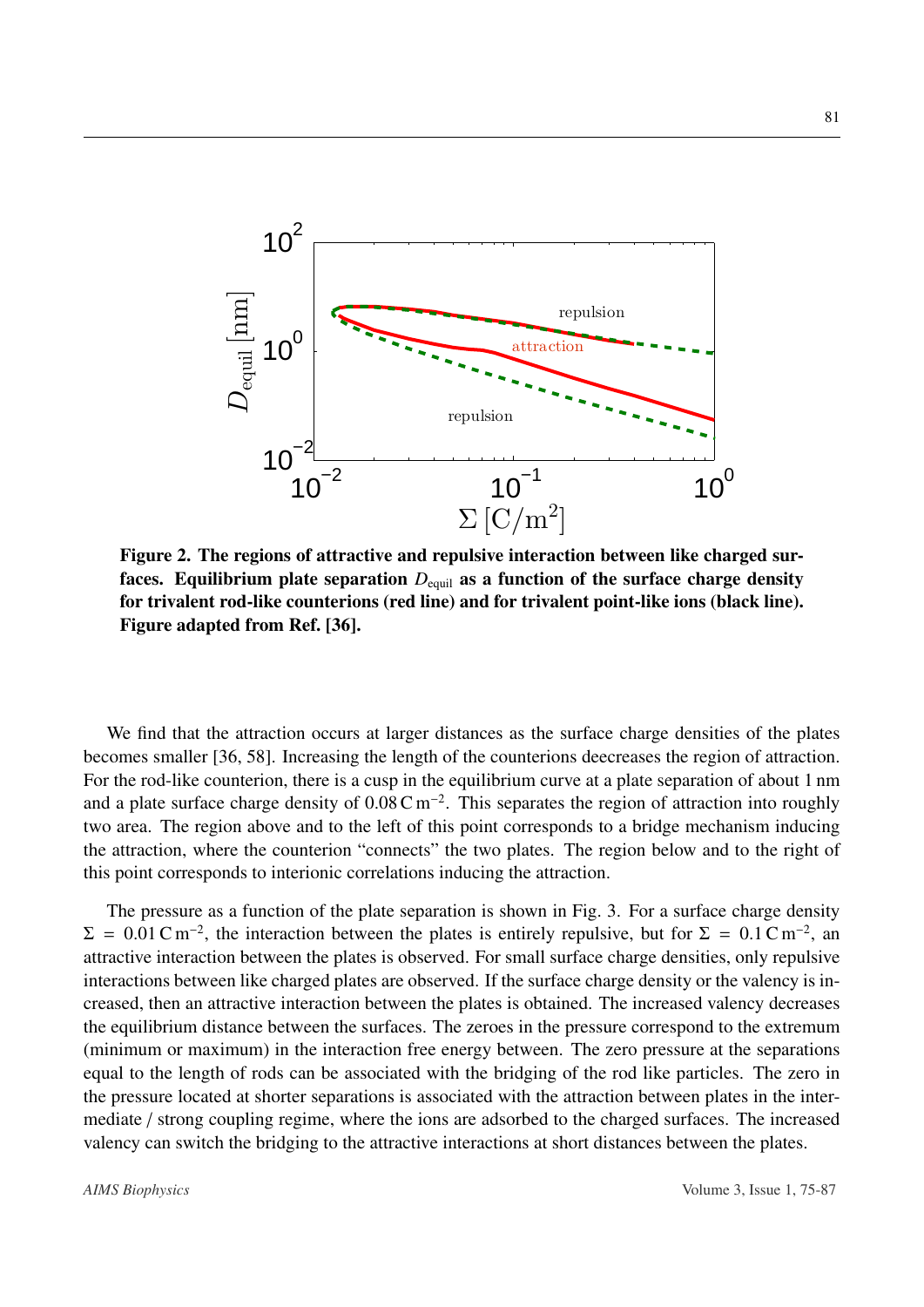<span id="page-7-0"></span>

<span id="page-7-1"></span>Figure 3. Pressure as a function of the separation between the charged surfaces for rod-like ions of length  $l = 1$  nm. The surface charge density are  $\Sigma = 0.01$  C m<sup>-2</sup> and  $\Sigma = 0.1 \text{ C m}^{-2}$ . The dashed lines correspond to valency *Z* = 1.5, and the full lines correspond to valency *Z* – 2 correspond to valency  $Z = 2$ .



Figure 4. Illustration of DNA-DNA interactions mediated by counterion correlations. (A) DNA-DNA attraction arises due to correlated arrangements of bound ligands. (B) The ions preferentially orient either parallel or perpendicular to the macroion surfaces. Those aligning perpendicular give rise to the bridging effect.

To fully understand DNA-DNA attraction, the correlations between counterions must also be considered. The fact that interionic correlations can lead to attraction was realized early and later studied by Monte-Carlo simulations and various other methods. A simple interpretation of the mechanism that leads to attraction can be given at zero temperature, where counterions condense onto the charged surface. The Coulombic repulsion between condensed counterions produces an alternating pattern of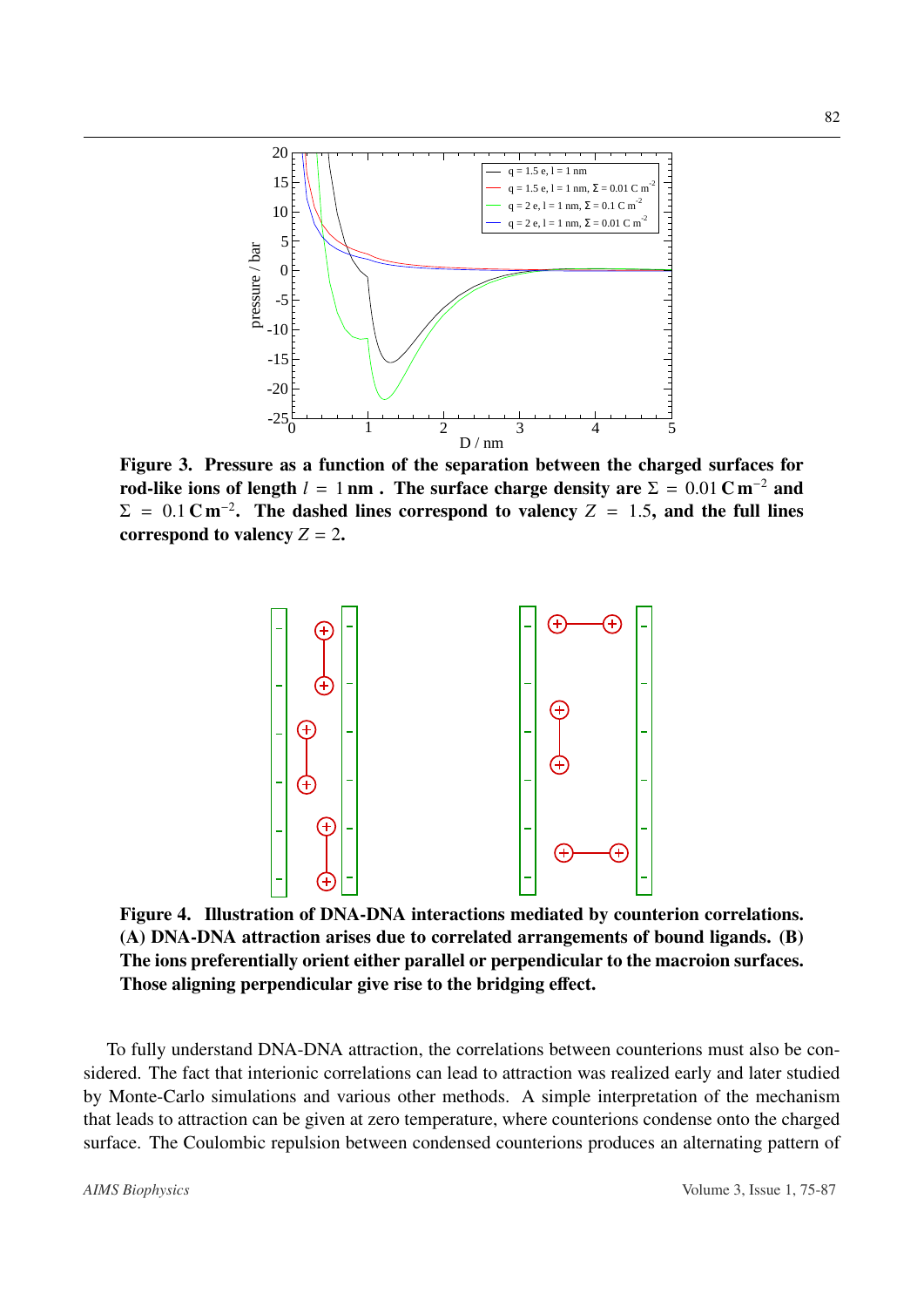positive and negative charges on the surface. Two such opposing patterns adjust complementarily to each other and give rise to short-range attractive forces (shown by Grosberg in 2002 [\[59\]](#page-12-3)).

In the presence of rod-like counterions, the energetically most favorable distance between the charged surfaces of two DNA molecules corresponds to the length of the counterions. At this distance, there are two main orientations of rod-like particles: either oriented in parallel or perpendicular to the charged surfaces (see Fig. [4\)](#page-7-1). Other orientations are less likely. The parallel and perpendicular orientations indicate the tendency for the positive protein charges to be in contact with the negatively charged DNA surface. At high surface charge densities, both orientations are more pronounced. The particles which are perpendicular to the charged surfaces connect the surfaces and act as bridges. This bridging mechanism can lead to attractive interactions between DNA molecules, as confirmed by Monte Carlo simulations. At larger DNA-DNA separations, the rod-like counterions tend to remain adsorbed and parallel to the charged surfaces, and the bridging disappears. At high surface charge densities, interionic charge correlations also contribute [\[34\]](#page-10-14) and can lead to an attractive interaction between surfacem, even without bridging.

#### 4. Conclusions

In conclusion, we have examined the influence of the charge distribution within a counterion on the interaction between like-charged surfaces, which is a very rough approximation of DNA in chromatin. We have used a previously developed approximate field theory which is known to provide accurate predictions for multivalent ions. The theoretical results are in good agreement with Monte Carlo simulation data, from the weak through to the strong coupling regimes.

Generally, for sufficiently long rod-like counterions, there are two distinct regions of attractions between the plates. One occurs at plate separations that are about the length of the counterion rods, which corresponds to bridging of the counterions across both plates. In addition to bridging, an attractive region occurs at shorter surface separations, which corresponds to correlations between the counterions. With decreasing length of the rod-like counterions, the attractive region associated with "bridging" extends to shorter surface separations.

These theoretical results give new insights for the study of interactions between DNA molecules induced by trivalent rod-like ions, relevant to DNA condensation by addition of spermidine [\[3\]](#page-9-1). Clearly, electrostatic interactions are among the most important forces which control chromatin compaction, and their detailed action in epigenetic regulation remains to be explored. In future, this model could be also applicable to the chromatin fibers [\[60\]](#page-12-4), as well as to the case of DNA linkers between nucleosomes [\[61\]](#page-12-5).

#### Conflict of Interest

All authors declare no conflict of interest in this paper.

#### References

<span id="page-8-0"></span>1. Korolev N, Vorontsova OV, Nordenskiold L (2007) Physicochemical analysis of electrostatic foundation for DNA-protein interactions in chromatin transformations. *Prog Biophys Mol Biol* 95: 23–49.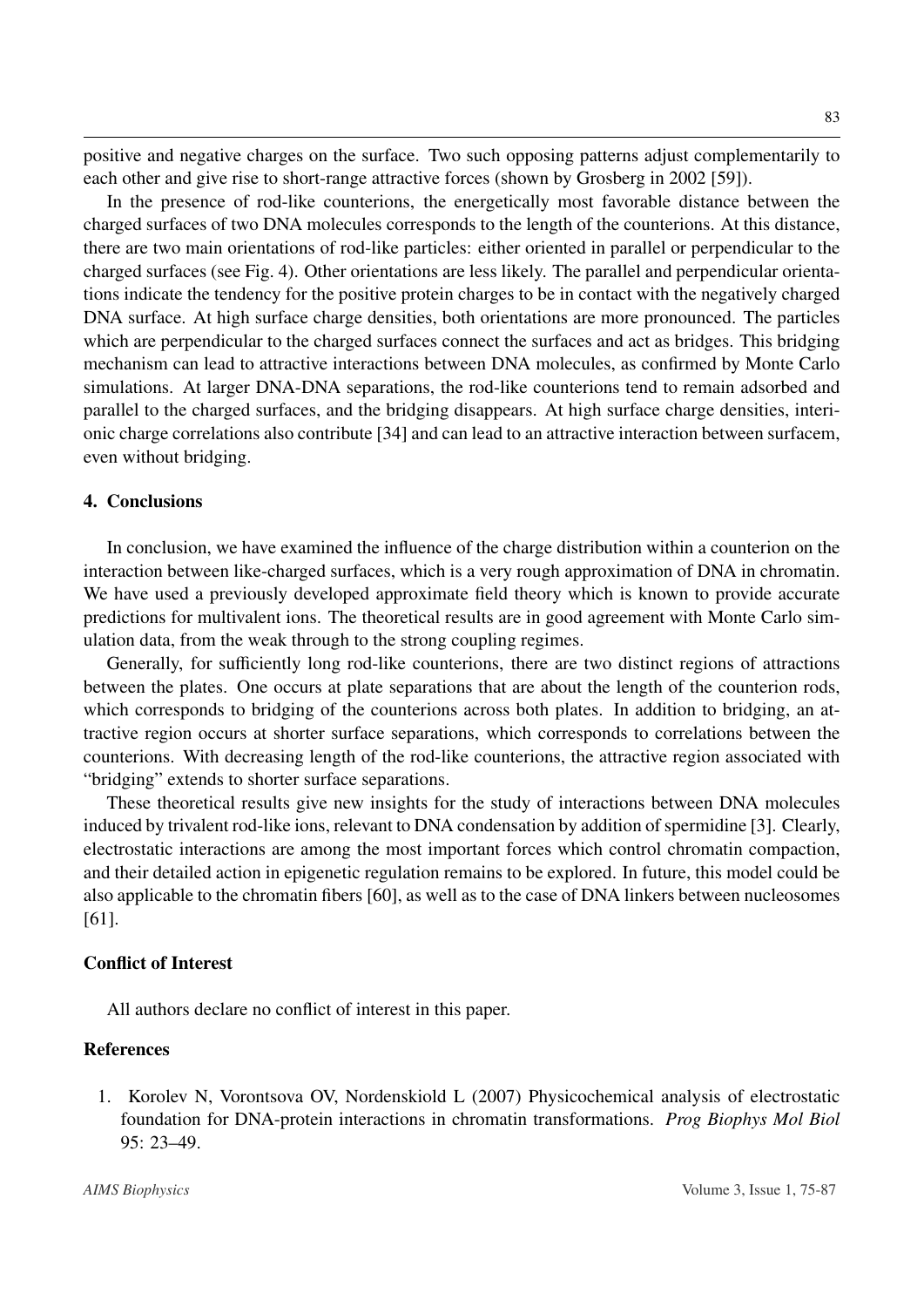- <span id="page-9-0"></span>2. Bloomfield VA (1997) DNA condensation by multivalent cations. *Biopolymers* 44: 269.
- <span id="page-9-1"></span>3. Teif VB, Bohinc K (2011) Physicochemical analysis of electrostatic foundation for DNA-protein interactions in chromatin transformations. *Prog Biophys Mol Biol* 105: 208–282.
- <span id="page-9-2"></span>4. Radler JO, Koltover I, Salditt T, et al. (1997) Structure of DNA-cationic liposome complexes: DNA intercalation in multilamellar membranes in distinct interhelical packing regimes. *Science* 275: 810–814.
- <span id="page-9-10"></span>5. Chow MH, Yan KTH, Bennett MJ, et al. (2010) Birefringence and DNA condensation of liquid crystalline chromosomes. *Eukaryotic Cell* 9:1577-1587.
- <span id="page-9-3"></span>6. Gelbart WM, Bruinsma RF, Pincus PA, et al. (2000) DNA-inspired electrostatics Physicochemical analysis of electrostatic foundation for DNA-protein interactions in chromatin transformations. *Physics Today* 53:38–44.
- <span id="page-9-4"></span>7. Mengistu DH, Bohinc K, May S, (2009) Binding of DNA to zwitterionic lipid layers mediated by divalent cations. *J Phys Chem B* 113: 12277–12282.
- <span id="page-9-5"></span>8. Raedler JO, Koltover I, Salditt T, et al. (1997) Structure of DNA-cationic liposome complexes: DNA intercalation in multilamellar membranes in distinct interhelical packing regimes. *Science* 275: 810–814.
- <span id="page-9-6"></span>9. Evans DF, Wennerström H (1994) The colloidal domain, where physics, chemistry, biology and technology meet. , 2 Eds., New York: VCH Publishers.
- <span id="page-9-7"></span>10. Butler JC, Angelini T, Tang JX, et al. (2003) Ion multivalence and like-charge polyelectrolyte attraction. *Phys Rev Lett* 91: 028301.
- <span id="page-9-8"></span>11. Angelini TE, Liang H, Wriggers W, et al. (2003) Like-charge attraction between polyelectrolytes induced by counterion charge density waves. *Proc Nat Acad Sci U S A* 100: 8634–8637.
- <span id="page-9-9"></span>12. Bohinc K, Brezesinski G, May S (2012) Modeling the influence of adsorbed DNA on the lateral pressure and tilt transition of a zwitterionic lipid monolayer. *Phys Chem Chem Phys* 40: 10613– 10621.
- <span id="page-9-11"></span>13. Gouy MG (1910) Sur la constitution dela charge electrique ala surface d'un electrolyte. *J Phys Radium (Paris)* 9: 457–468.
- <span id="page-9-12"></span>14. Chapman DL (1913) A Contribution to the Theory of Electrocapillarity. *Philos Mag* 6: 455–481.
- <span id="page-9-13"></span>15. Moreira AG, Netz RR (2001) Binding of similarly charged plates with counterions only Modeling the influence of adsorbed DNA on the lateral pressure and tilt transition of a zwitterionic lipid monolayer. *Phys Rev Lett* 87: 078301.
- <span id="page-9-14"></span>16. Shklovskii BI (1999) Screening of a macroion by multivalent ions: Correlation-induced inversion of charge. *Phys Rev E* 60: 5802–5811.
- <span id="page-9-15"></span>17. Carnie S, McLaughlin S (1983) Large divalent-cations and electrostatic potentials adjacent to membranes - a theoretical calculation. *Biophys J* 44: 325–332.
- <span id="page-9-16"></span>18. Kirkwood JG, Shumaker JB (1953) Forces Between Protein Molecules in Solution Arising from Fluctuations in Proton Charge and Configuration. *Proc Nat Acad Sci U S A* 38: 863–871.
- <span id="page-9-17"></span>19. Guldbrand L, Jönsson B, Wennerström H, et al. (1984) Electrical double layer forces. A Monte Carlo study. *J Chem Phys* 80: 2221–2228.

84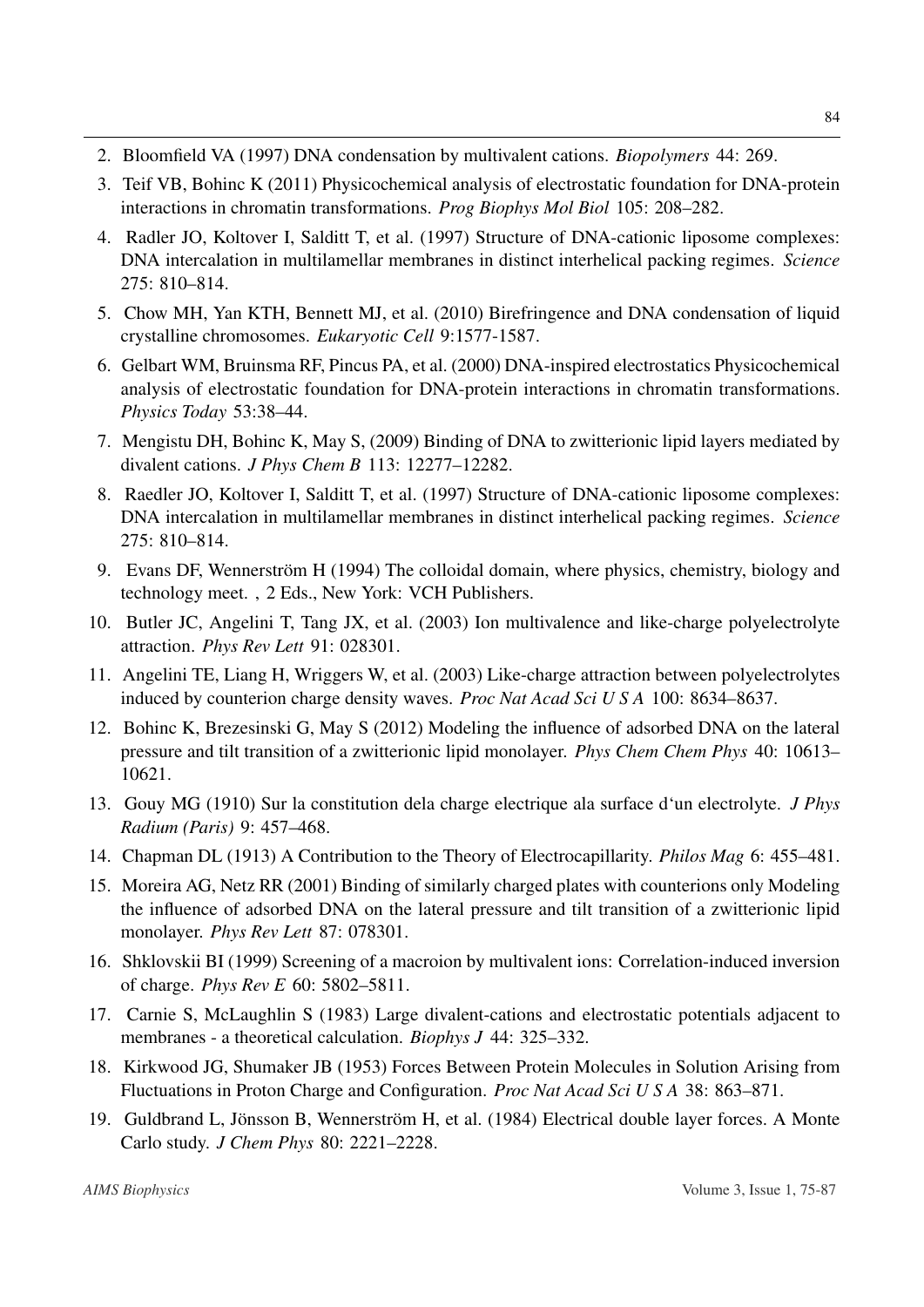- <span id="page-10-0"></span>20. Reščič J, Linse P (2000) Charged colloidal solutions with short flexible counterions. *J Phys Chem B* 32: 7852–7857.
- <span id="page-10-1"></span>21. Svensson B, Jönsson B (1984) The interaction between charged aggregates in electrolyte solution - a Monte-Carlo simulation study. *Chem Phys Lett* 108: 580–584.
- <span id="page-10-2"></span>22. Coalson RD, Duncan A (1992) Systematic ionic screening theory of macroions. *J Chem Phys* 97: 5653–5661.
- <span id="page-10-3"></span>23. Coalson RD, Walsh AM, Duncan A, et al. (1995) Statistical-mechanics of a Coulomb gas with finite-size particles - a lattice field theory. *J Chem Phys* 102: 4584–4594.
- <span id="page-10-4"></span>24. Tsonchev S, Coalson RD, Duncan A (1999) Statistical mechanics of charged polymers in electrolyte solutions: A lattice field theory approach. *Phys Rev E* 60: 4257–4267.
- <span id="page-10-5"></span>25. Tsonchev S, Coalson RD, Duncan A (2007) Partitioning of a polymer chain between a confining cavity and a gel. *Phys Rev E* 76: 041804.
- <span id="page-10-6"></span>26. Navarre WW, Porwollik S, Wang Y, et al. (2006) Selective silencing of foreign DNA with low GC content by the H-NS protein in Salmonella. *Science* 313: 236–238.
- <span id="page-10-7"></span>27. Bohinc K, Iglič A, May S (2004) Interaction between macroions mediated by divalent rod-like ions. *Europhys Lett* 68: 494–500.
- <span id="page-10-8"></span>28. May S, Iglič S, Reščič S, et al. (2008) Bridging like-charged macroions through long divalent rodlike ions. *J Phys Chem B* 112: 1685–1692.
- <span id="page-10-9"></span>29. Maset S, Bohinc K (2007) Orientations of dipoles restricted by two oppositely charged walls. *J Phys A* 40: 11815–11826.
- <span id="page-10-10"></span>30. Maset S, Reščič J, May S, et al. (2009) Attraction between like-charged surfaces induced by orientational ordering of divalent rigid rod-like counterions: theory and simulations. *J Phys A* 42: 105401.
- <span id="page-10-11"></span>31. May S, Bohinc K (2014) Mean-field electrostatics of stiff rod-like ions, Eedited by: Dean D, Dobnikar J, Naji A and Podgornik R, *lectrostatics of Soft and Disordered Matter*, 1.st Eds., Pan Stanford Publishing, 335–346.
- <span id="page-10-12"></span>32. Kim YW, Yi J, Pincus PA (2008) Attractions between Like-Charged Surfaces with Dumbbell-Shaped Counterions. *Phys Rev Lett* 101: 208305.
- <span id="page-10-13"></span>33. Grime MA, Khan MO, Bohinc K (2010) Interaction between Charged Surfaces Mediated by Rodlike Counterions: The Influence of Discrete Charge Distribution in the Solution and on the Surfaces. *Langmuir* 26: 6343–6349.
- <span id="page-10-14"></span>34. Hatlo MM, Bohinc K, Lue L (2010) The properties of dimers confined between two charged plates. *J Chem Phys* 132: 114102.
- <span id="page-10-15"></span>35. Bohinc K, Reščič J, Maset S, et al. (2011) DebyeHckel theory for mixtures of rigid rodlike ions and salt. *J Chem Phys* 134: 074111-1-9.
- <span id="page-10-16"></span>36. Bohinc K, Grime JMA, Lue L (2012) The interactions between charged colloids with rod-like counterions. *Soft matter* 8: 5679–5686.
- <span id="page-10-17"></span>37. Urbanija J, Bohinc K, Bellen A, et al. (2008) Attraction between negatively charged surfaces mediated by spherical counterions with quadrupolar charge distribution. *J Chem Phys* 129: 105101/1-5.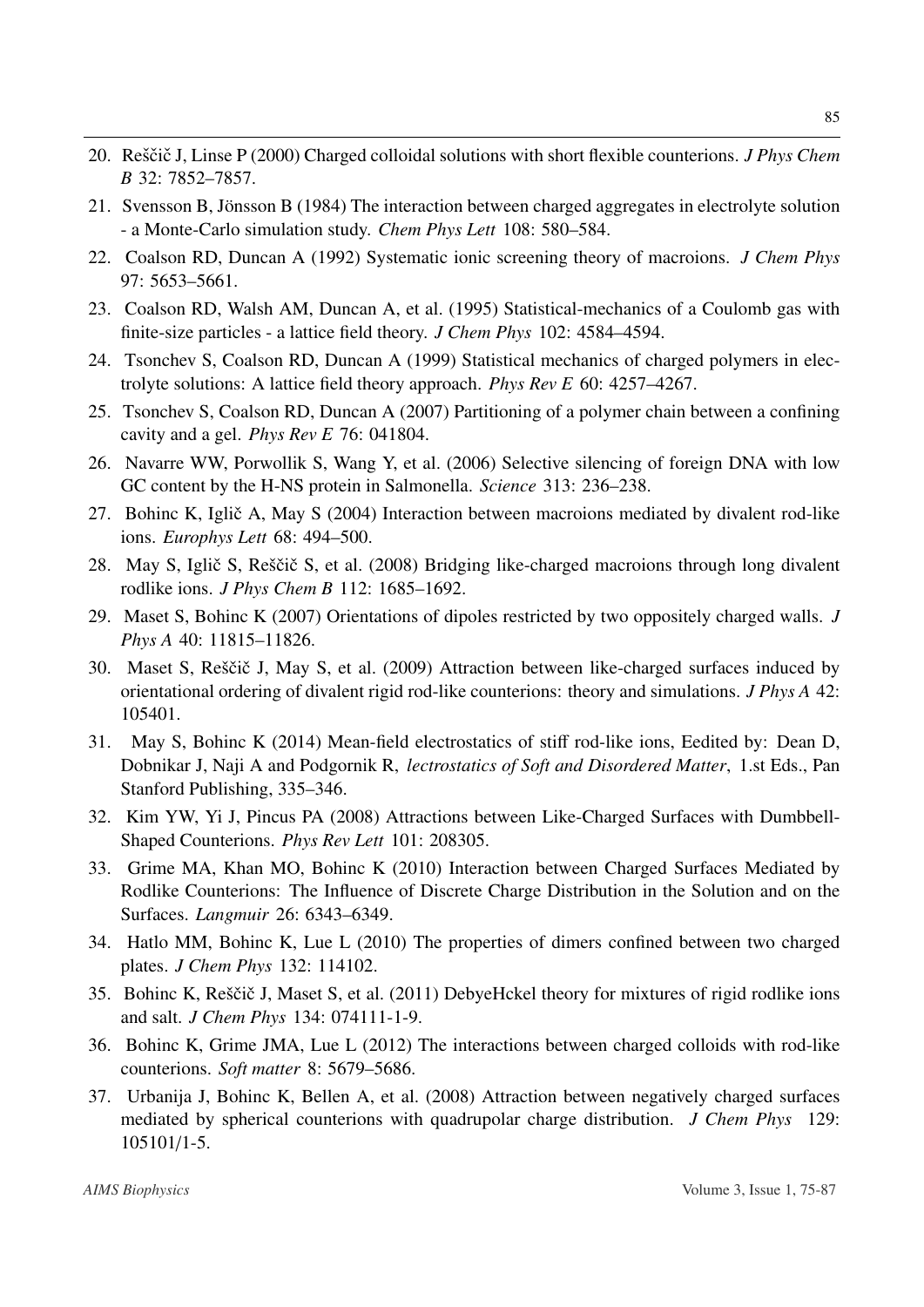- <span id="page-11-0"></span>38. Ibarra-Armenta JG, Martín-Molina A, Bohinc K, et al. (2012) Effects of the internal structure of spheroidal divalent ions on the charge density profiles of the electric double layer. *J Chem Phys* 137: 224701.
- <span id="page-11-1"></span>39. May S, Bohinc K (2011) Attraction between like charged surfaces mediated by uniformly charged spherical colloids in a salt solution. *Croat Chem Acta* 84: 251–257.
- <span id="page-11-2"></span>40. Bohinc K, Reščič J, Dufreche JF, et al. (2013) Recycling of uranyl from contaminated water. *J Phys Chem B* 117: 10846–10851 251–257.
- <span id="page-11-3"></span>41. Gosule LC, Shellman JA (1976) Compact form of DNA induced by spermidine. *Nature* 259: 333–335.
- <span id="page-11-4"></span>42. Lerman LS (1971) A transition to a compact form of DNA in polymer solutions. *PNAS USA* 78: 1886–1890.
- <span id="page-11-5"></span>43. Jary D, Sikorav JL (1999) Cyclization of globular DNA. Implications for DNA-DNA interactions in vivo. *Biochemistry* 38: 3223–3227.
- <span id="page-11-6"></span>44. Vijayanathan V, Thomas T, Shirahata A, et al. (2001) DNA condensation by polyamines: a laser light scattering study of structural effects.Cyclization of globular DNA. Implications for DNA-DNA interactions in vivo. *Biochemistry* 40: 13644–13651.
- <span id="page-11-7"></span>45. Slita AV, Kasyanenko NA, Nazarova OV, et al. (2007) DNA-polycation complexes: Effect of polycation structure on physico-chemical and biological properties. *J Biotechnol* 127: 679–693.
- <span id="page-11-8"></span>46. Slonitskii SV, Kuptsov V (1989) Binding of polyamines by the double-helical DNA molecule in unfolded and compact forms. *Mol Biol (Mosk)* 23: 507–517.
- <span id="page-11-9"></span>47. Parsegian VA, Rand RP, Rau DC (2000) Osmotic stress, crowding, preferential hydration, and binding: A comparison of perspectives. *Proc Natl Acad Sci U S A* 97: 3987–3992.
- <span id="page-11-10"></span>48. Strey HH, Podgornik R, Rau DC, et al. (1998) DNA-DNA interactions. *Curr Opin Struct Biol* 8: 309–313.
- <span id="page-11-11"></span>49. Marty R, N'soukpoe-Kossi CN, Charbonneau D, et al. (2009) Structural analysis of DNA complexation with cationic lipids. *Nucl Acids Res* 37: 849–857.
- <span id="page-11-12"></span>50. Hud NV, Vilfan ID (2005) Toroidal DNA condensates: unraveling the fine structure and the role of nucleation in determining size. *Annu Rev Biophys Biomol Struct* 34: 295–318.
- <span id="page-11-13"></span>51. Hansma HG, Kasuya K, Oroudjev E (2004) Atomic force microscopy imaging and pulling of nucleic acids. *Curr Opin Struct Biol* 14: 380.
- <span id="page-11-14"></span>52. Keyser UF, van Dorp S, Lemay SG (2010) Tether forces in DNA electrophoresis. *Chem Soc Rev* 39: 939–47.
- <span id="page-11-15"></span>53. Baumann CG, Bloomfield VA, Smith SB, et al. (2000) Stretching of single collapsed DNA molecules. *Biophys J* 78: 1965–1978.
- <span id="page-11-16"></span>54. Besteman K, Van Eijk K, Lemay SG (2007) Charge inversion accompanies DNA condensation by multivalent ions. *Nat Phys* 3: 641–644.
- <span id="page-11-17"></span>55. Chien FT, Lin SG, Lai PY,et al. (2007) Observation of two forms of conformations in the reentrant condensation of DNA. *Phys Rev E Stat Nonlin Soft Matter Phys* 75: 041922.

86